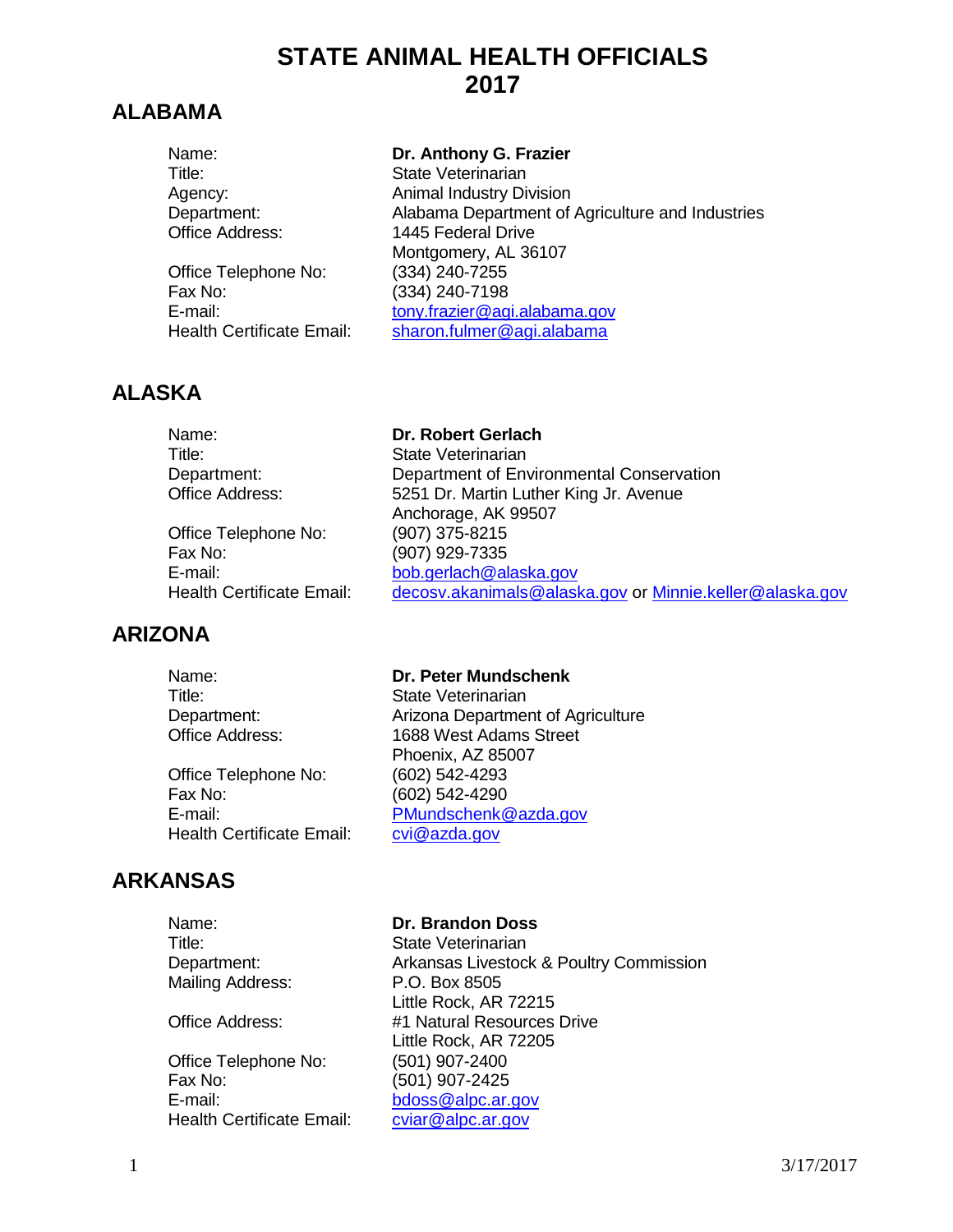# **CALIFORNIA**

| Name:                            | Dr. Annette Jones                                                                                                                                                                                                                                                     |
|----------------------------------|-----------------------------------------------------------------------------------------------------------------------------------------------------------------------------------------------------------------------------------------------------------------------|
| Title:                           | State Veterinarian and Director                                                                                                                                                                                                                                       |
| Agency:                          | California Department of Food and Agriculture                                                                                                                                                                                                                         |
| Department:                      | Animal Health and Food Safety Services                                                                                                                                                                                                                                |
| Mailing Address:                 | 1220 N Street                                                                                                                                                                                                                                                         |
|                                  | Sacramento, CA 95814                                                                                                                                                                                                                                                  |
| Office Address:                  | 2800 Gateway Oaks                                                                                                                                                                                                                                                     |
|                                  | Sacramento, CA 95814                                                                                                                                                                                                                                                  |
| Permit No:                       | (916) 900-5002                                                                                                                                                                                                                                                        |
| Website:                         | http://www.cdfa.ca.gov/ahfss/                                                                                                                                                                                                                                         |
| Permits Info:                    | Most livestock and poultry have entry permit and Certificate of<br>Veterinary Inspection (CVI) requirements to enter California.<br>California entry permits are issued to accredited licensed<br>veterinarians from the state of origin by the Animal Health Branch. |
| Office Telephone No:             | (916) 900-5000                                                                                                                                                                                                                                                        |
| Fax No:                          | (916) 900-5332                                                                                                                                                                                                                                                        |
| E-mail:                          | annette.jones@cdfa.ca.gov                                                                                                                                                                                                                                             |
| <b>Health Certificate Email:</b> | evet@cdfa.ca.gov                                                                                                                                                                                                                                                      |
|                                  |                                                                                                                                                                                                                                                                       |

| <b>COLORADO</b>                  |                                                    |
|----------------------------------|----------------------------------------------------|
| Name:                            | Dr. Keith Roehr                                    |
| Title:                           | State Veterinarian                                 |
| Agency:                          | Colorado Department of Agriculture                 |
| Department:                      | <b>Animal Health Division</b>                      |
| <b>Office Address:</b>           | 305 Interlocken Parkway                            |
|                                  | Broomfield, CO 80021                               |
| Animal Import Requirement:       | https://www.colorado.gov/pacific/aganimals/import- |
|                                  | requirements                                       |
| <b>Animal Health Division:</b>   | https://www.colorado.gov/aganimals                 |
| Office Telephone No:             | (303) 869-9130                                     |
| Fax No:                          | (303) 466-8515                                     |
| E-mail:                          | Keith.Roehr@state.co.us                            |
| <b>Health Certificate Email:</b> | animalhealth@state.co.us                           |

# **CONNECTICUT**

| Name:                     | Dr. Mary Jane Lis                            |
|---------------------------|----------------------------------------------|
| Title:                    | <b>State Veterinarian</b>                    |
| Agency:                   | <b>Bureau of Regulatory Services</b>         |
| Department:               | <b>Connecticut Department of Agriculture</b> |
| <b>Office Address:</b>    | 450 Columbus Boulevard, Suite 702            |
|                           | Hartford, CT 06103                           |
| Import:                   | (860)713-2504 (Livestock)                    |
|                           | (860)713-2508 (Poultry)                      |
| Website:                  | www.ct.gov.doag                              |
| Office Telephone No:      | (860) 713-2505                               |
| Fax No:                   | (860) 713-2548                               |
| E-mail:                   | mary.lis@ct.gov                              |
| Health Certificate Email: | ctstate.vet@ct.gov                           |
|                           |                                              |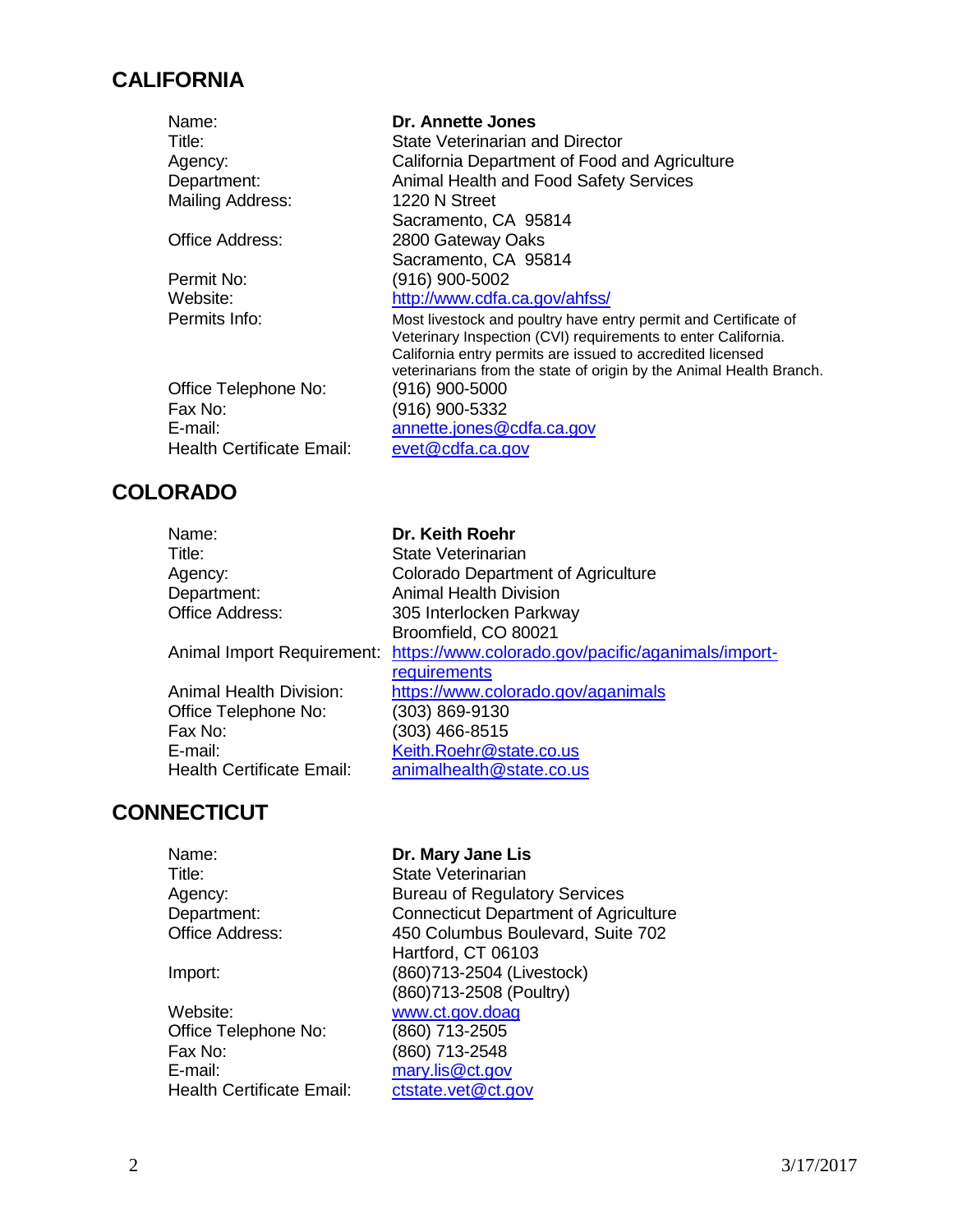#### **DELAWARE**

Name: **Dr. Heather Hirst**

Office Telephone No: (302) 698-4500<br>Fax No: (302) 697-4451

### Title: State Veterinarian Department: Delaware Department of Agriculture<br>
Office Address: 2320 S. DuPont Highway 2320 S. DuPont Highway Dover, DE 19901 (302) 697-4451 E-mail: [heather.hirst@state.de.us](mailto:heather.hirst@state.de.us) Health Certificate Email: [Robert.moore@state.de.us](mailto:Robert.moore@state.de.us)

#### **DISTRICT OF COLUMBIA**

Name: **Dr. Vito DelVento** Title: Executive Director Agency: Meath Regulation and Licensing Administration<br>
District of Columbia Department of Health District of Columbia Department of Health Office Address: 899 North Capitol St. NE, 2nd Floor Washington, DC 20002<br>(202) 724-8813 Office Telephone No: Fax No: (202) 724-8977 E-mail: [vito.delvento@dc.gov](mailto:vito.delvento@dc.gov)  Health Certificate Email:

# **FLORIDA**

| Name:                            | <b>Dr. Michael Short</b>              |
|----------------------------------|---------------------------------------|
| Title:                           | State Veterinarian and                |
|                                  | Director of Animal Industry           |
| Agency:                          | Division of Animal Industry           |
| Department:                      | Florida Department of Agriculture and |
|                                  | <b>Consumer Services</b>              |
| <b>Office Address:</b>           | 407 South Calhoun Street,             |
|                                  | Mayo Building Room 329B               |
|                                  | Tallahassee, FL 32399-0800            |
| Office Telephone No:             | (850) 410-0900                        |
| Fax No:                          | (850) 410-0915                        |
| E-mail:                          | michael.short@freshfromflorida.com    |
| <b>Health Certificate Email:</b> | FlaOCVI@freshfromflorida.com          |
|                                  |                                       |

# **GEORGIA**

Name: **Dr. Robert Cobb** Title: State Veterinarian Agency: **Animal Industry Division** Department: Georgia Department of Agriculture<br>Office Address: 19 Martin Luther King Jr. Drive, SW 19 Martin Luther King Jr. Drive, SW, Room 106 Atlanta, GA 30334-4201 Office Telephone No: (404) 656-3671 Fax No: (404) 657-1357 E-mail: [robert.cobb@agr.georgia.gov](mailto:robert.cobb@agr.georgia.gov) Health Certificate Email: [gaylynn.watts@agr.georgia.gov](mailto:gaylynn.watts@agr.georgia.gov)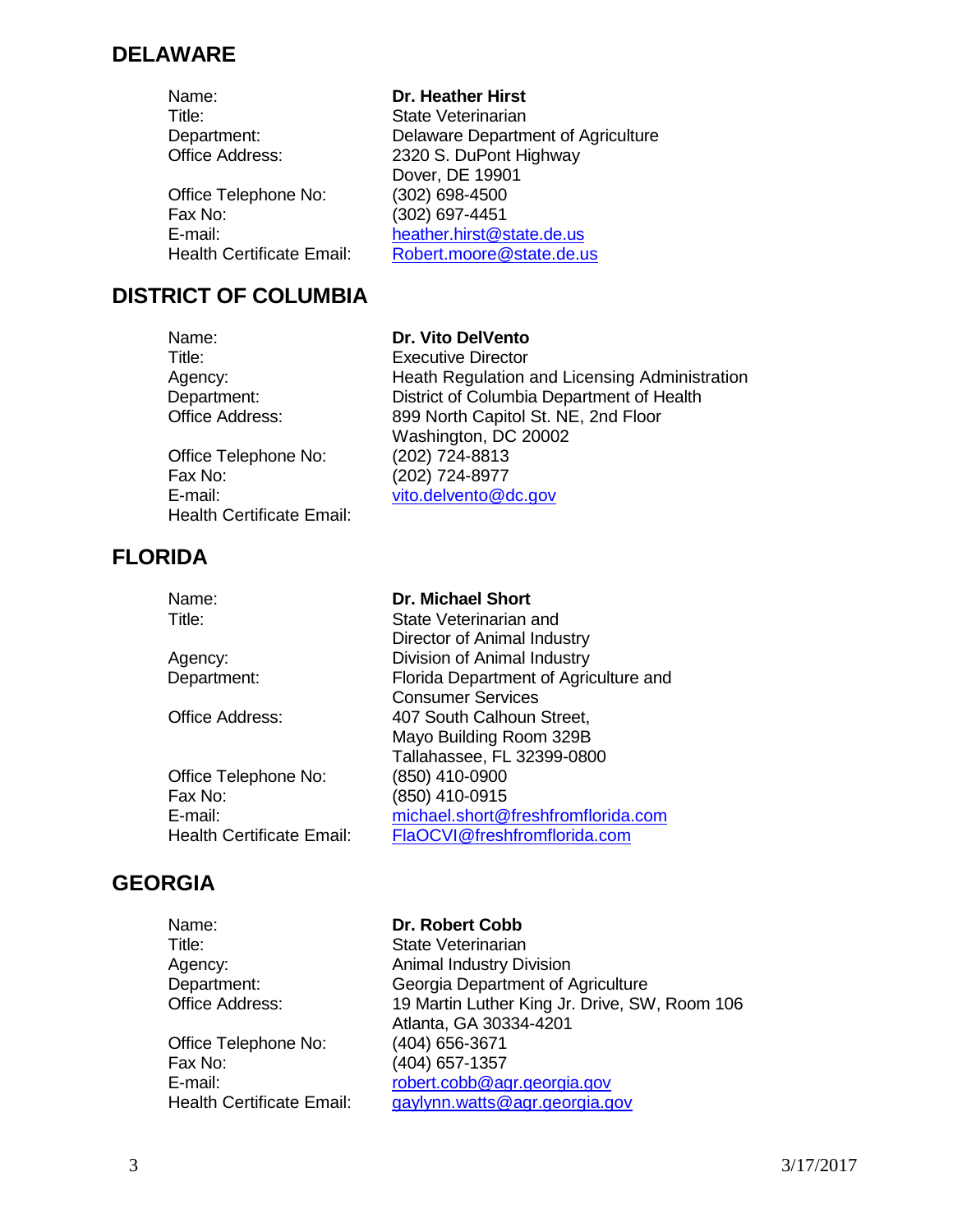#### **HAWAII**

| Name:                            | Dr. Raquel Wong                            |
|----------------------------------|--------------------------------------------|
| Title:                           | Administrator                              |
| Agency:                          | <b>Animal Industry Division</b>            |
| Department:                      | State of Hawaii Department of Agriculture  |
| Office Address:                  | 99-941 Halawa Valley Street                |
|                                  | Aiea, HI 96701                             |
| Office Telephone No:             | (808) 483-7100                             |
| Fax Number:                      | (808) 483-7110                             |
| E-mail:                          | Raquel.L.Wong@hawaii.gov                   |
| <b>Health Certificate Email:</b> | hdoaic@hawaii.gov or rabiesfree@hawaii.gov |

#### **IDAHO**

Mailing Address: P.O. Box 7249

Office Telephone No: (208) 332-8540<br>Fax No: (208) 334-4062

### Name: **Dr. Bill Barton**

 Title: State Veterinarian/Administrator Agency: Division of Animal Industries Department: Idaho State Department of Agriculture Boise, ID 83707 Office Address: 2270 Old Penitentiary Road Boise, ID 83712 (208) 334-4062 E-mail: [bill.barton@isda.idaho.gov](mailto:bill.barton@isda.idaho.gov) Health Certificate Email: ieni.marple@isda.idaho.gov

#### **ILLINOIS**

Name: **Dr. Mark Ernst** Title: State Veterinarian Agency: Bureau of Animal Health and Welfare Department: Illinois Department of Agriculture Mailing Address: P.O. Box 19281 Springfield, IL 62794-9281 Office Address: 801 E. Sangamon Avenue, State Fairgrounds Springfield, IL 62794-9281<br>(217) 782-4944 Office Telephone No:<br>Fax No: (217) 558-6033 E-mail: [mark.ernst@Illinois.gov](mailto:mark.ernst@Illinois.gov) Health Certificate Email: [AGR.CVI@Illinois.gov](mailto:AGR.CVI@Illinois.gov)

#### **INDIANA**

Name: **Dr. Bret D. Marsh** Title: State Veterinarian

Department: Indiana Board of Animal Health<br>Office Address: Discovery Hall. Suite 100 Discovery Hall, Suite 100 1202 East 38th Street Indianapolis, IN 46205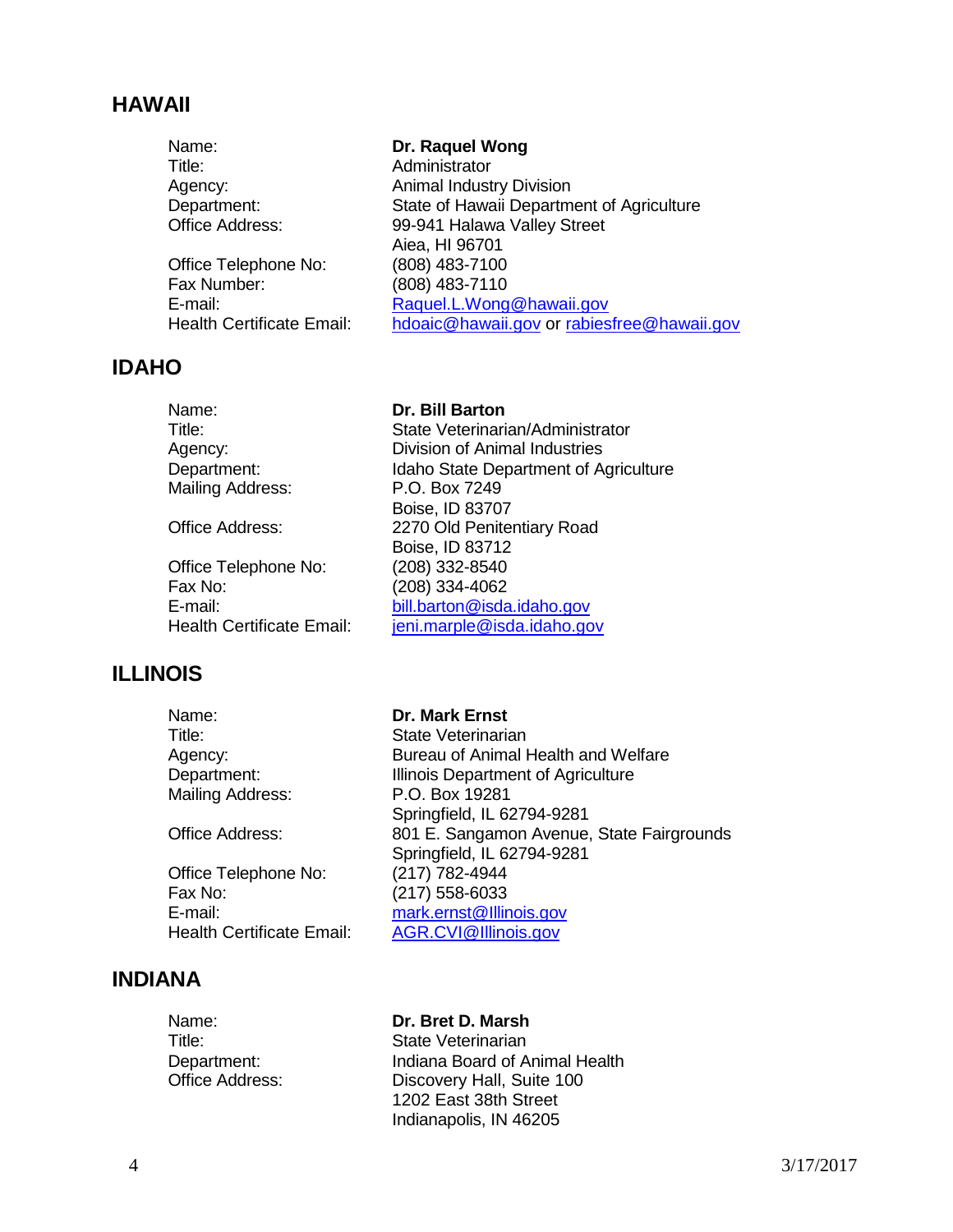Office Telephone No: (317) 544-2400 Fax No: (317) 974-2011 E-mail: [bmarsh@boah.in.gov](mailto:bmarsh@boah.in.gov)<br>
Health Certificate Email: CVI@boah.in.gov Health Certificate Email:

#### **IOWA**

| Name:                            | Dr. David D. Schmitt                               |
|----------------------------------|----------------------------------------------------|
| Title:                           | State Veterinarian                                 |
| Agency:                          | Animal Industry Bureau                             |
| Department:                      | Agriculture and Land Stewardship                   |
| <b>Office Address:</b>           | 502 East 9 <sup>th</sup> Street                    |
|                                  | Des Moines, IA 50319                               |
| Permit:                          | (515)281-5547                                      |
| Website:                         | http://www.iowa.agriculture.gov/animalindustry.asp |
| Office Telephone No:             | (515) 281-5305                                     |
| Fax No:                          | (515) 281-4282                                     |
| E-mail:                          | david.schmitt@iowaagriculture.gov                  |
| <b>Health Certificate Email:</b> | Karla.Crawford@iowaagriculture.gov                 |

### **KANSAS**

Name: **Dr. William L. Brown** Title: Animal Health Commissioner Agency: Division of Animal Health Department: Kansas Department of Agriculture Office Address: 1320 Research Park Drive Manhattan, KS 66502 Permit: (785) 564-6616 Website: agriculture.ks.gov/animalhealth Office Telephone No: (785) 564-6601 Fax No: (785) 564-6777 E-mail: [william.brown@ks.gov](mailto:william.brown@ks.gov) Health Certificate Email: [kda.ksimports@ks.gov](mailto:kda.ksimports@ks.gov)

### **KENTUCKY**

Office Telephone No: (502) 573-0282 Fax No: (502) 573-1020 Email: [robert.stout@ky.gov](mailto:robert.stout@ky.gov)<br>
Health Certificate Email: agr.cvi@ky.gov Health Certificate Email:

#### Name: **Dr. Robert Stout**

Title: State Veterinarian Agency: Division of Animal Health<br>Department: Channel Kentucky Department of A Department: Kentucky Department of Agriculture<br>
Office Address: 109 Corporate Drive 109 Corporate Drive Frankfort, KY 40601

### **LOUISIANA**

| Name:       | <b>Dr. Brent Robbins</b>                         |
|-------------|--------------------------------------------------|
| Title:      | State Veterinarian                               |
| Agency:     | Animal Health and Food Safety                    |
| Department: | Louisiana Department of Agriculture and Forestry |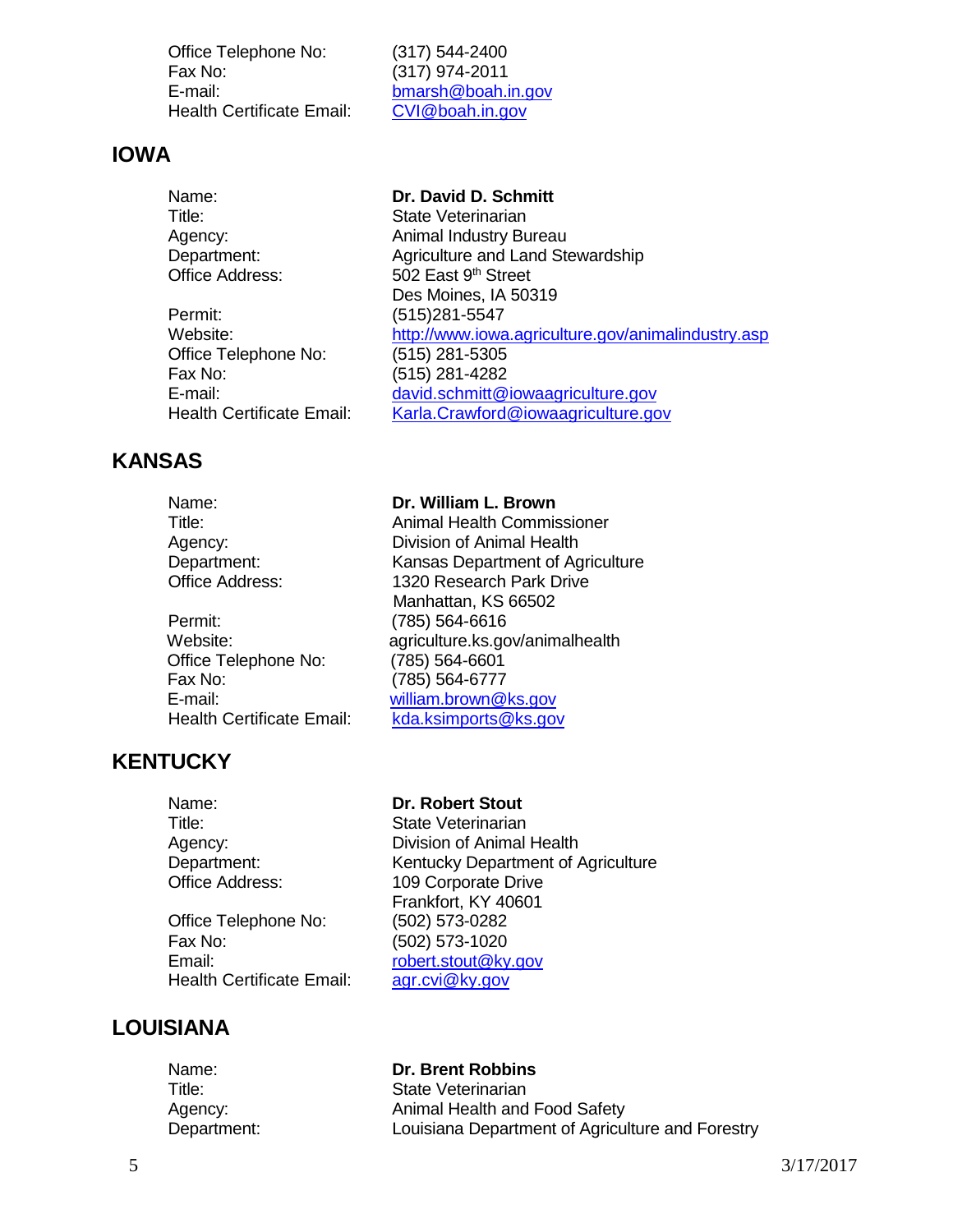Mailing Address: P.O. Box 1951

Office Address: 5825 Florida Boulevard, Room 1262

Office Telephone No: (225) 925-3962 Fax No: (225) 237-5555 E-mail: [StateVeterinarian@ldaf.state.la.us](mailto:StateVeterinarian@ldaf.state.la.us) Health Certificate Email: [VetReports@ldaf.state.la.us](mailto:VetReports@ldaf.state.la.us)

#### **MAINE**

Name: **Dr. Michele Walsh** Title: State Veterinarian

Office Telephone No: (207) 287-7615 Fax No: (207) 624-5040

### **MARYLAND**

Agency: Division of Animal Industry Department: Maine Department of Agriculture Office Address: State House, Station 28 Augusta, ME 04333-0028 E-mail: [michele.walsh@maine.gov](mailto:michele.walsh@maine.gov) Health Certificate Email: [Melissa.freeman@maine.gov](mailto:Melissa.freeman@maine.gov)

Baton Rouge, LA 70821

Baton Rouge, LA 70806

Name: **Dr. Michael W. Radebaugh** Title: State Veterinarian / NPIP Coordinator Agency: Animal Health Program Department: Maryland Department of Agriculture Office Address: 50 Harry S. Truman Parkway Annapolis, MD 21401 Office Telephone No: (410) 841-5810 Fax No: (410) 841-5999 E-mail: [michael.radebaugh@maryland.gov](mailto:michael.radebaugh@maryland.gov) Health Certificate Email: [animalhealth.mda@maryland.gov](mailto:animalhealth.mda@maryland.gov) or [ahops.mda@maryland.gov](mailto:ahops.mda@maryland.gov)

# **MASSACHUSETTS**

Title: State Veterinarian

Permit: (617)626-1810 Website: [www.mass.gov/agi](http://www.mass.gov/agi) Office Telephone No: (617) 626-1795 Fax No: (617) 626-1850

#### Name: **Dr. Lorraine O'Connor**

Agency: Division of Animal Health Department: Massachusetts Department of Agricultural Resources<br>Office Address: 251 Causeway St., Suite 500 251 Causeway St., Suite 500 Boston, MA 02114-2151

E-mail: [lorraine.o'connor@state.ma.us](mailto:lorraine.o’connor@state.ma.us) Health Certificate Email: [esther.wegman@state.ma.us](mailto:esther.wegman@state.ma.us)

#### **MICHIGAN**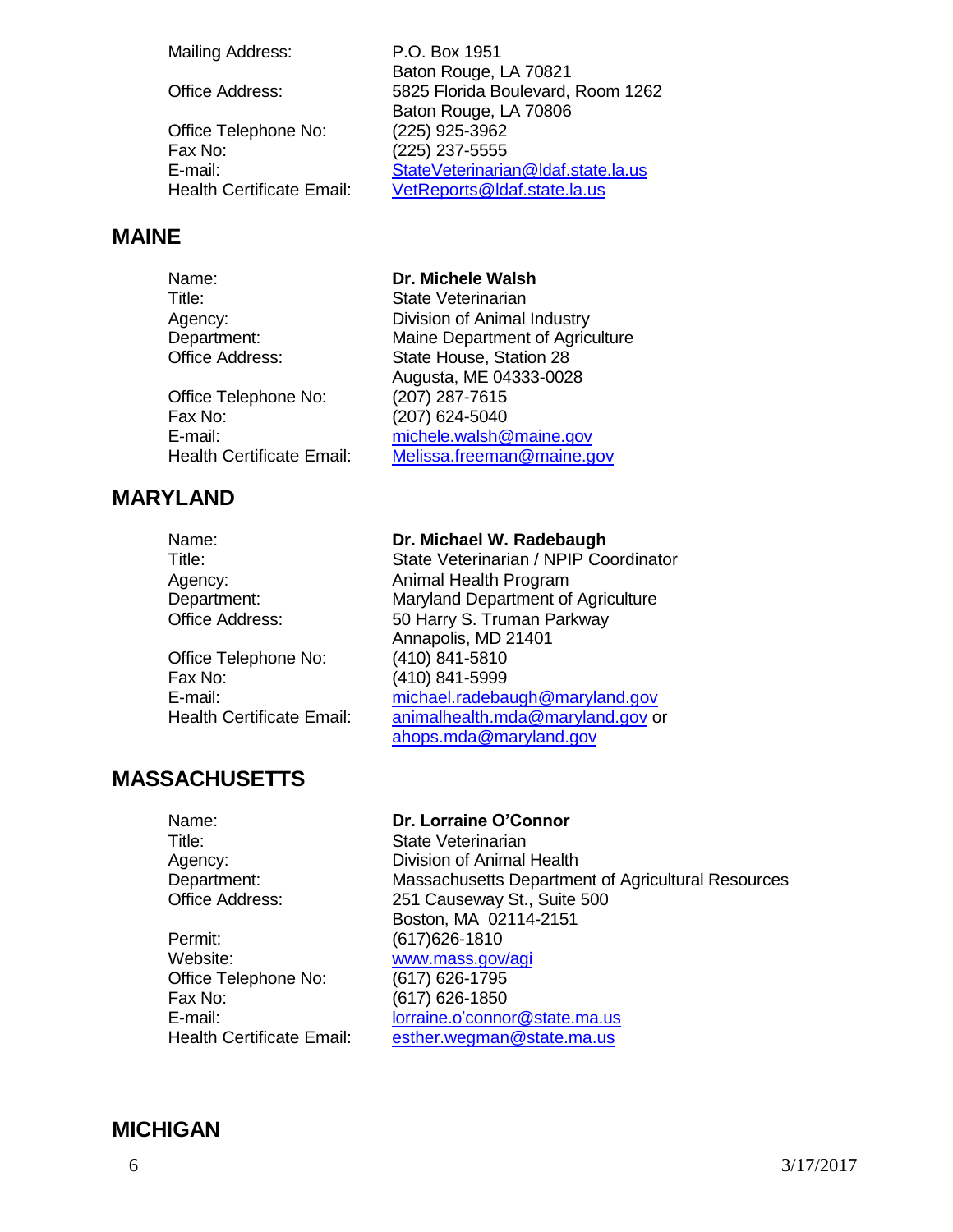Name: **Dr. James Averill** Title: State Veterinarian Department: Michigan Department of Agriculture and Rural Development Mailing Address: P.O. Box 30017

Office Address: 525 W. Allegan

Office Telephone No: (800) 292-3939 Fax No: (517) 373-6015 Health Certificate Email:

#### **MINNESOTA**

Name: **Dr. Beth Thompson**

Permit: (651)296-2942 Website: [www.mn.gov/bah](http://www.mn.gov/bah) Office Telephone No: (651) 296-2942 Fax No: (651) 296-7417 Health Certificate Email: [Trace@state.mn.us](mailto:Trace@state.mn.us)

#### **MISSISSIPPI**

# Lansing, MI 48933

[averillj1@michigan.gov](mailto:averillj1@michigan.gov)<br>cvi@michigan.gov

Lansing, MI 48909

Title: Executive Director and State Veterinarian Department: Minnesota Board of Animal Health Office Address: 625 Robert St N. St. Paul, MN 55155 E-mail: [Beth.thompson@state.mn.us](mailto:Beth.thompson@state.mn.us)

Name: **Dr. James A. Watson** Title: State Veterinarian Agency: Board of Animal Health Department: Mississippi Department of Animal Health Mailing Address: P.O. Box 3889 Jackson, MS 39207 Office Address: 121 N. Jefferson Street Jackson, MS 39201 Office Telephone No: (601) 359-1170 Fax No: (601) 359-1177 E-mail: imw@mdac.ms.gov Health Certificate Email: [msstatevet@mdac.ms.gov](mailto:msstatevet@mdac.ms.gov)

### **MISSOURI**

Title: State Veterinarian Mailing Address: P.O. Box 630

Office Telephone No: (573) 751-3377 Fax No: (573) 751-6919

Name: **Dr. Linda Hickam**

Agency: Animal Health Division Department: Missouri Department of Agriculture Jefferson City, MO 65102-0630 Office Address: 1616 Missouri Boulevard Jefferson City, MO 65109 E-mail: [linda.hickam@mda.mo.gov](mailto:linda.hickam@mda.mo.gov)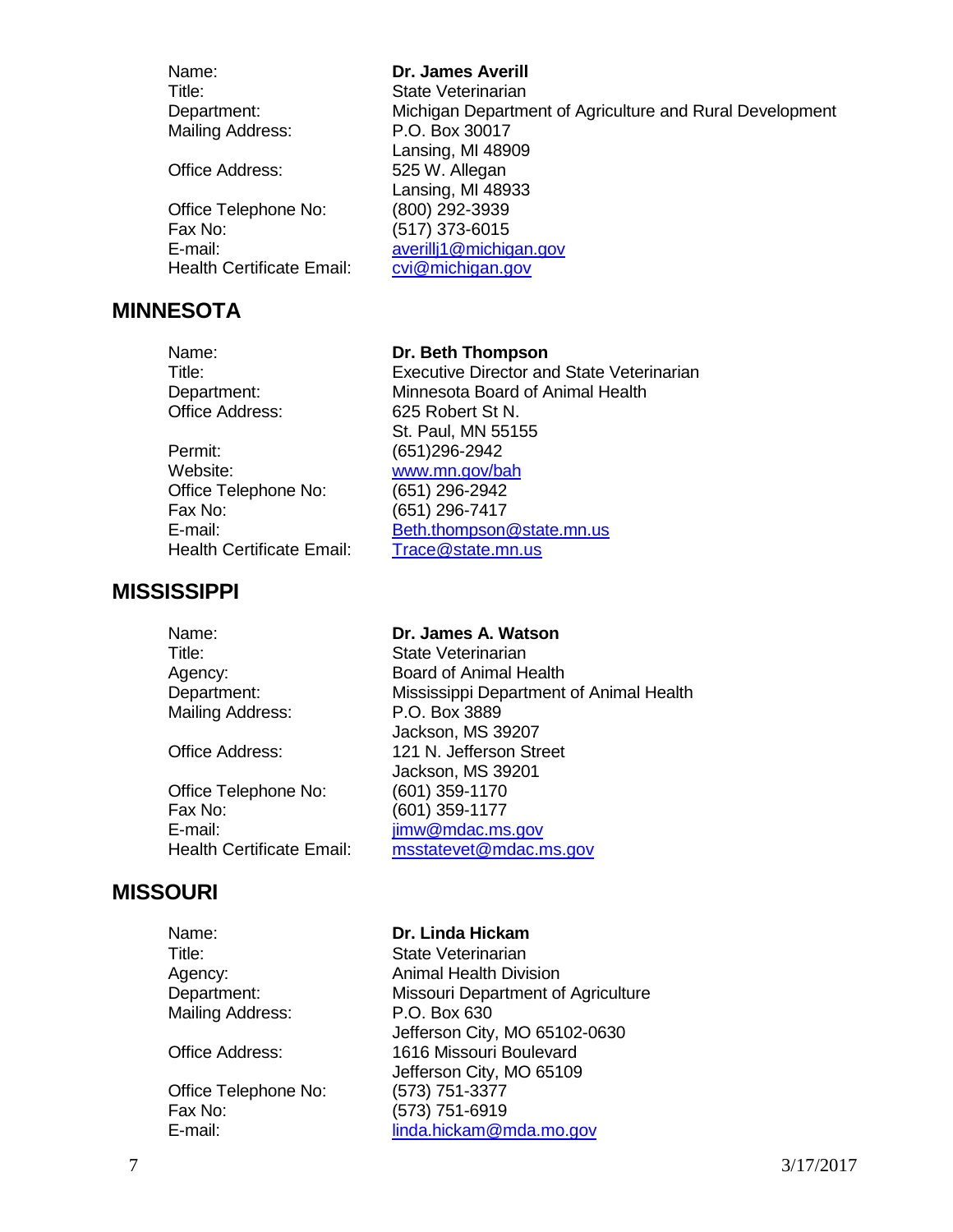# **MONTANA**

| Name:                     | Dr. Martin Zaluski              |
|---------------------------|---------------------------------|
| Title:                    | State Veterinarian              |
| Agency:                   | <b>Animal Health Division</b>   |
| Department:               | Montana Department of Livestock |
| Mailing Address:          | P.O. Box 202001                 |
|                           | Helena, MT 59620-2001           |
| <b>Office Address:</b>    | 301 N. Roberts                  |
|                           | Montana, MT 59620-2001          |
| Permit:                   | (406)444-2976                   |
| Website:                  | www.liv.mt.gov                  |
| Office Telephone No:      | (406) 444-2043                  |
| Fax No:                   | (406) 444-1929                  |
| E-mail:                   | mzaluski@mt.gov                 |
| Health Certificate Email: | livpermits@mt.gov               |
|                           |                                 |

# **NEBRASKA**

| Name:                            | Dr. Dennis A. Hughes                                |
|----------------------------------|-----------------------------------------------------|
| Title:                           | State Veterinarian                                  |
| Agency:                          | Animal and Plant Health Protection                  |
| Department:                      | Nebraska Department of Agriculture                  |
| Mailing Address:                 | P.O. Box 94787                                      |
|                                  | Lincoln, NE 68509-4787                              |
| <b>Office Address:</b>           | 301 Centennial Mall South                           |
|                                  | Lincoln, NE 68509-4787                              |
| Website:                         | www.agr.ne.gov/animal/index.html                    |
| Office Telephone No:             | (402) 471-2351                                      |
| Fax No:                          | (402) 471-6893                                      |
| E-mail:                          | dennis.hughes@nebraska.gov                          |
| <b>Health Certificate Email:</b> | agr.cvi@nebraska.gov or steve.gramlich@nebraska.gov |

### **NEVADA**

| Name:                            | J.J. Goicoechea                  |
|----------------------------------|----------------------------------|
| Title:                           | State Veterinarian               |
| Agency:                          | Division of Animal Industry      |
| Department:                      | Nevada Department of Agriculture |
| Office Address:                  | 4780 E Idaho St.                 |
|                                  | Elko, NV 89801                   |
| Permit:                          | (775) 353-3718                   |
| Website:                         | http://agri.nv.gov               |
| Office Telephone No:             | (775) 738-8076                   |
| Fax No:                          | (775) 738-2639                   |
| E-mail:                          | jgoicoechea@agri.nv.gov          |
| <b>Health Certificate Email:</b> | ICVIs@agri.nv.gov                |
|                                  |                                  |

# **NEW HAMPSHIRE**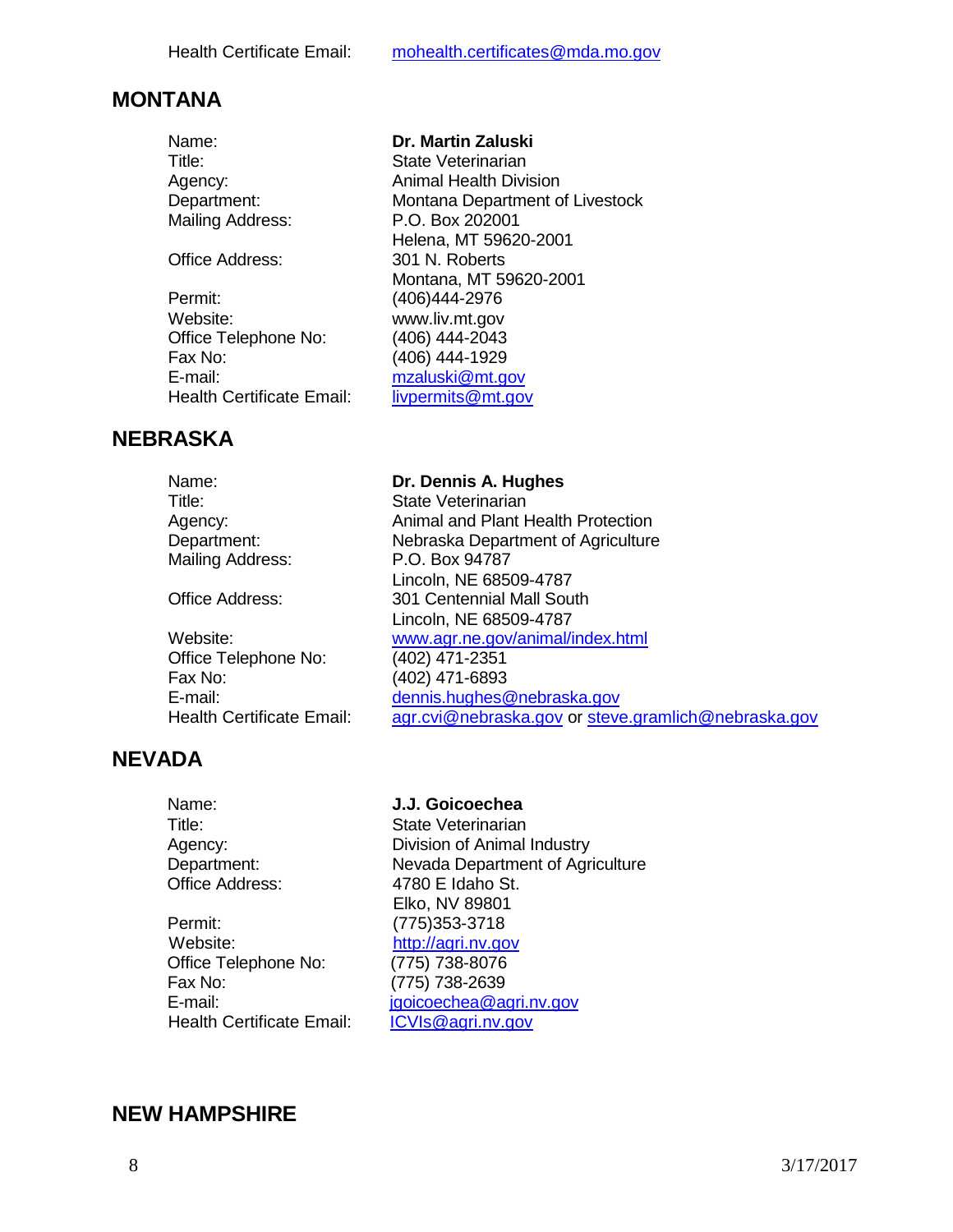| Name:                     | Dr. Stephen K. Crawford                      |
|---------------------------|----------------------------------------------|
| Title:                    | State Veterinarian                           |
| Agency:                   | Markets and Food Division of Animal Industry |
| Department:               | New Hampshire Department of Agriculture      |
| Mailing Address:          | P.O. Box 2042                                |
|                           | Concord, NH 03302-2042                       |
| Office Address:           | State House Annex, 2 <sup>nd</sup> Floor     |
|                           | 25 Capitol Street                            |
|                           | Concord, NH 03301                            |
| Office Telephone No:      | (603) 271-2404                               |
| Fax No:                   | (603) 271-1109                               |
| E-mail:                   | stephen.crawford@agr.nh.gov                  |
| Health Certificate Email: | cindy.heisler@agr.nh.gov                     |
|                           |                                              |

#### **NEW JERSEY**

#### Name: **Dr. Manoel Tamassia**

Trenton, NJ 08625-0330

[NJADT@ag.state.nj.us](mailto:NJADT@ag.state.nj.us)

Ewing, NJ 08628

Director of Division of Animal Health

Title: State Veterinarian and

Agency: Division of Animal Health Department: New Jersey Department of Agriculture Mailing Address: P.O. Box 330 Office Address: 3 Schwarzkopf Drive

Permits: (609) 671-6400 Office Telephone No: (609) 671-6400 Fax No: (609) 671-6413 E-mail: [manoel.tamassia@ag.state.nj.us](mailto:manoel.tamassia@ag.state.nj.us)<br>
Health Certificate Email: NJADT@ag.state.nj.us

### **NEW MEXICO**

Website: [www.nmlbonline.com](http://www.nmlbonline.com/) Office Telephone No: (505) 841-6161 Fax No: (505) 841-6160

# Name: **Dr. Ralph Zimmerman** Title: State Veterinarian Department: New Mexico Livestock Board Office Address: 300 San Mateo Boulevard NE Suite 1000 Albuquerque, NM 87108 E-mail: [ralph.zimmerman@state.nm.us](mailto:ralph.zimmerman@state.nm.us) Health Certificate Email: [statevet@nmlbonline.com](mailto:statevet@nmlbonline.com)

# **NEW YORK**

Name: **Dr. David Smith** Title: State Veterinarian and Director, Division of Animal Industry Agency: Division of Animal Industry Department: New York State Department of Agriculture and **Markets** Office Address: 10 B Airline Drive Albany, NY 12235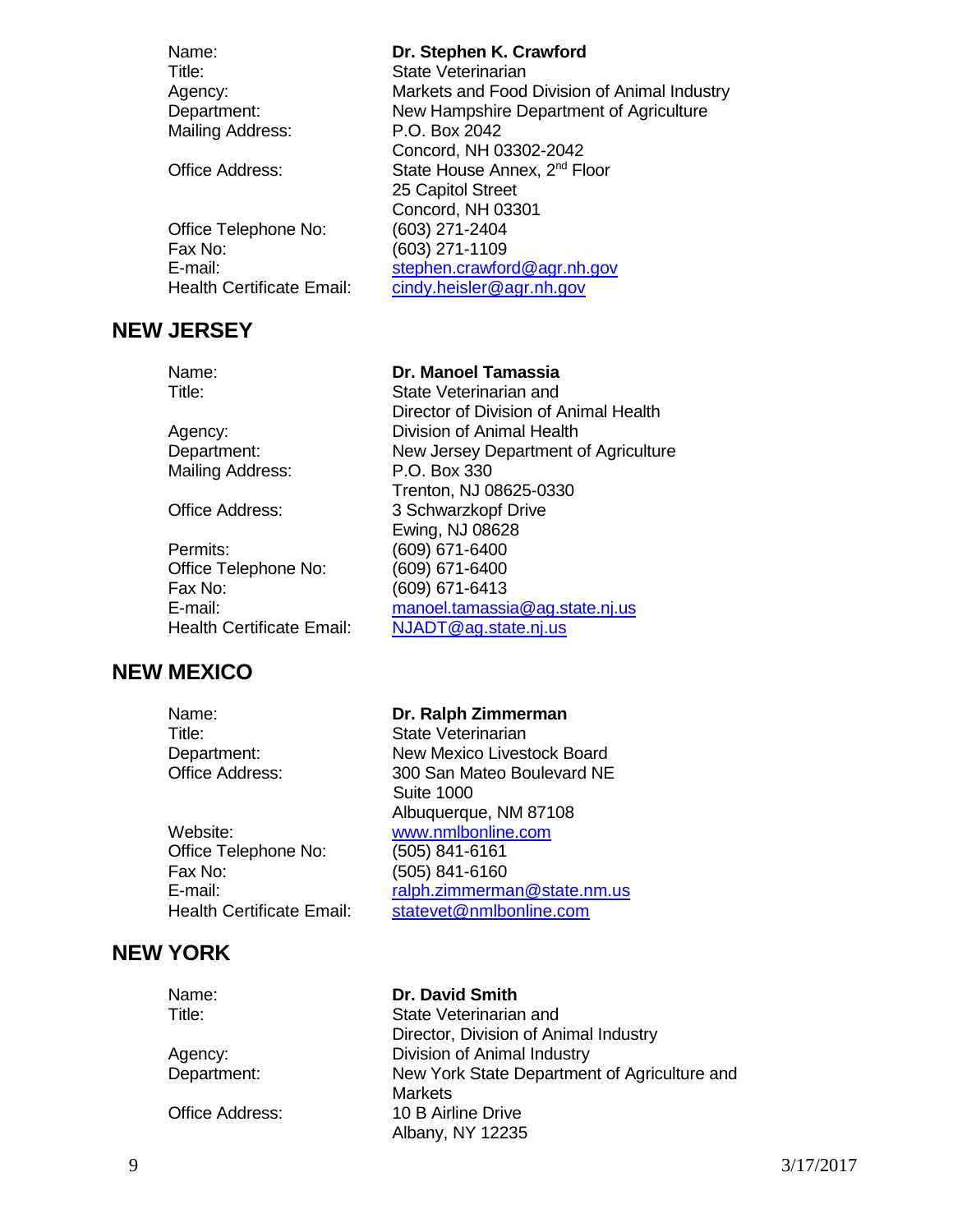Office Telephone No: (518) 457-3502 Fax No: (518) 485-7773

 E-mail: [david.smith@agriculture.ny.gov](mailto:david.smith@agriculture.ny.gov) Health Certificate Email: [Carole.keyser@agriculture.ny.gov](mailto:Carole.keyser@agriculture.ny.gov) cc: [Erin.bond@agriculture.ny.gov](mailto:Erin.bond@agriculture.ny.gov)

# **NORTH CAROLINA**

| Name:                     | Dr. R. Douglas Meckes                        |
|---------------------------|----------------------------------------------|
| Title:                    | State Veterinarian                           |
| Agency:                   | <b>Veterinary Division</b>                   |
| Department:               | North Carolina Department of Agriculture and |
|                           | <b>Consumer Services</b>                     |
| <b>Mailing Address:</b>   | 1030 Mail Service Center                     |
|                           | Raleigh, NC 27699-1030                       |
| <b>Office Address:</b>    | Rm. 566, Agriculture Building                |
|                           | 2 West Edenton Street                        |
|                           | Raleigh, NC 27601                            |
| Website:                  | http://www.ncagr.gov/vet/                    |
| Office Telephone No:      | (919) 707-3250                               |
| Fax No:                   | (919) 733-2277                               |
| E-mail:                   | doug.meckes@ncagr.gov                        |
| Health Certificate Email: | joe.web@ncagr.gov                            |
|                           |                                              |

# **NORTH DAKOTA**

Office Telephone No: (701) 328-2657 Fax No: (701) 328-4567 E-mail: [skeller@nd.gov](mailto:skeller@nd.gov) Health Certificate Email: [doa-bah@nd.gov](mailto:doa-bah@nd.gov)

# **OHIO**

Name: **Dr. Susan J. Keller** Title: State Veterinarian Agency: State Board of Animal Health Department: North Dakota Department of Agriculture Office Address: 600 E. Boulevard Avenue, Dept. 602 Bismarck, ND 58505 Website: <http://www.nd.gov/ndda/program/animal-importation-requirements>

#### Name: **Dr. Tony Forshey** Title: State Veterinarian Agency: Division of Animal Health Department: Ohio Department of Agriculture Office Address: 8995 E. Main Street Reynoldsburg, OH 43068 Permit: (614)728-6220<br>
Website: http://www.agri. <http://www.agri.ohio.gov/> Office Telephone No: (614) 728-6220 Fax No: (614) 728-6310 E-mail: the thorshey@agri.ohio.gov Health Certificate Email: N/A

### **OKLAHOMA**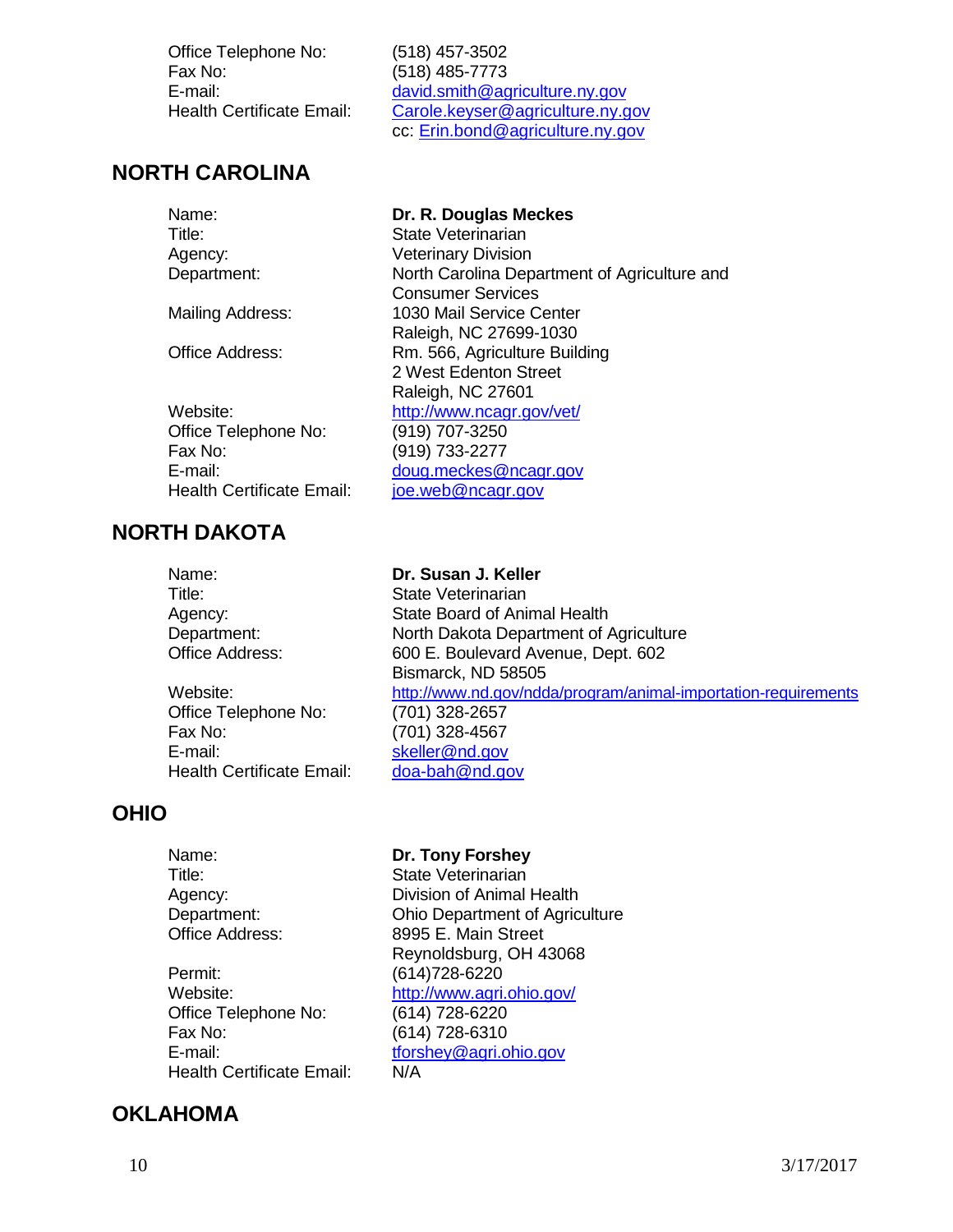Name: **Dr. Rod Hall** Title: State Veterinarian Agency: Oklahoma Department of Agriculture, Food and Forestry Department: **Animal Industry Division** 

Office Address: 2800 N. Lincoln Boulevard

Mailing Address: P.O. Box 528804

Permit : (405) 522-6141 Website: [www.ag.ok.gov/ais](http://www.ag.ok.gov/ais) Office Telephone No: (405) 522-6141 Fax No: (405) 522-0756 E-mail: [rod.hall@ag.ok.gov](mailto:rod.hall@ag.ok.gov) Health Certificate Email: [Health.Certificates@ag.ok.gov](mailto:Health.Certificates@ag.ok.gov)

#### **OREGON**

Name: **Dr. Brad LeaMaster** Title: State Veterinarian

Office Telephone No: (503) 986-4680 Fax No: (503) 986-4734

#### **PENNSYLVANIA**

Agency: Food Safety and Animal Health Program

Oklahoma City, OK 73105

Oklahoma City, OK 73105

Department: Oregon Department of Agriculture Office Address: 635 Capitol St., NE Salem, OR 97301-2532 E-mail: [bleamaster@oda.state.or.us](mailto:bleamaster@oda.state.or.us) Health Certificate Email: [AHforms@oda.state.or.us](mailto:AHforms@oda.state.or.us)

| Name:                            | Dr. David Wolfgang                              |
|----------------------------------|-------------------------------------------------|
| Title:                           | <b>State Veterinarian</b>                       |
| Agency:                          | Bureau of Animal Health and Diagnostic Services |
| Department:                      | Pennsylvania Department of Agriculture          |
| Office Address:                  | 2301 N. Cameron Street                          |
|                                  | Harrisburg, PA 17110-9408                       |
| Office Telephone No:             | (717) 772-2852                                  |
| Fax No:                          | $(717)$ 787-1868                                |
| E-mail:                          | davwolfgan@pa.gov                               |
| <b>Health Certificate Email:</b> | N/A                                             |

### **RHODE ISLAND**

Title: State Veterinarian Office Telephone No: (401) 222-2781 Fax No: (401) 222-6047 Email: [scott.marshall@dem.ri.gov](mailto:scott.marshall@dem.ri.gov)

#### Name: **Dr. Scott Marshall**

Agency: Rhode Island Division of Agriculture Department: Department of Environmental Management Office Address: 235 Promenade Street, Room 370 Providence, RI 02908 Health Certificate Email: Pets: [DEM.AGRsmanimalcvi@dem.ri.gov](mailto:DEM.AGRsmanimalcvi@dem.ri.gov) Livestock: [DEM.AGRlganimalcvi@dem.ri.gov](mailto:DEM.AGRlganimalcvi@dem.ri.gov)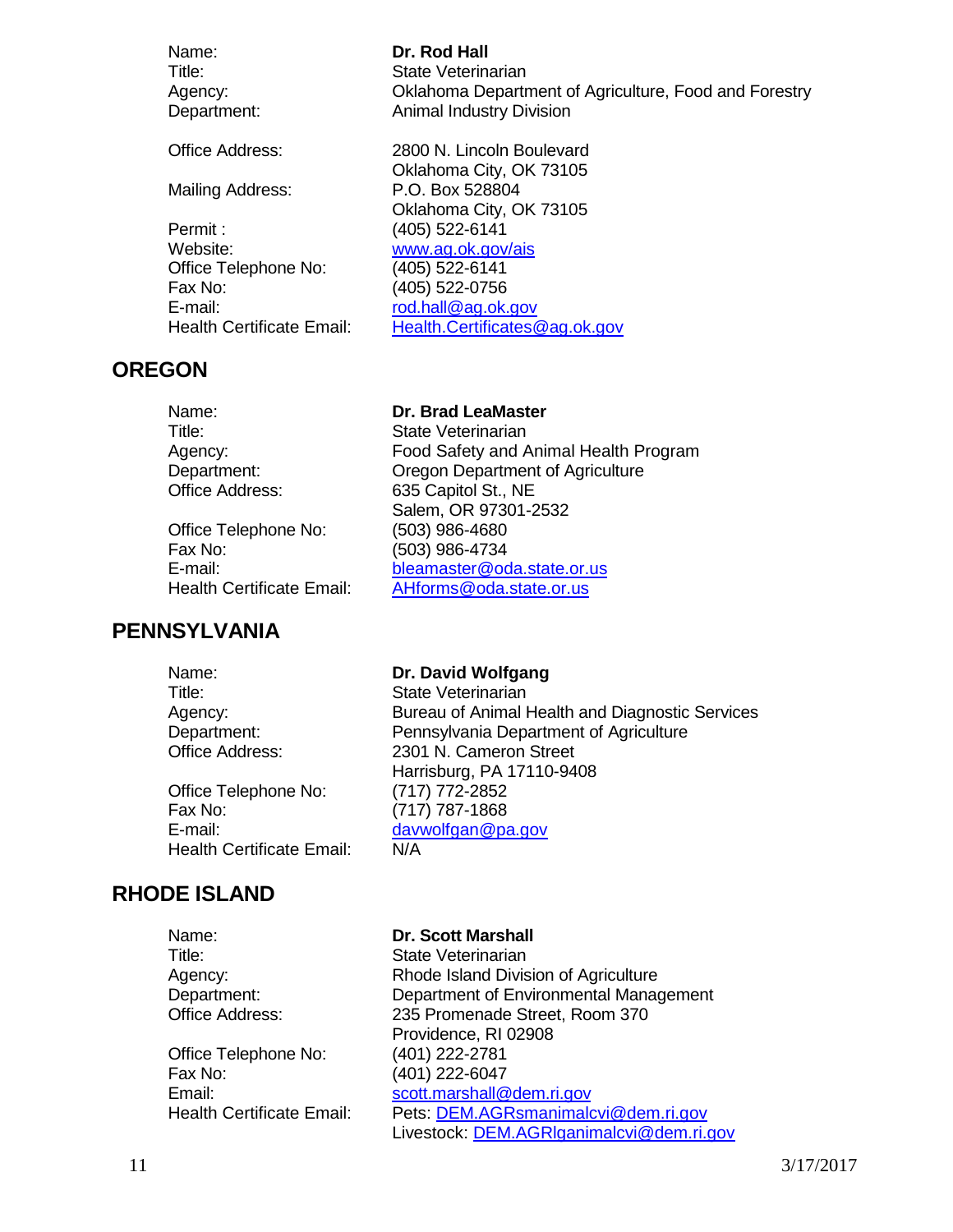#### **SOUTH CAROLINA**

Name: **Dr. Boyd Parr** Mailing Address: Box 102406

Office Telephone No: (803) 788-2260 Fax No: (803) 788-8058 E-mail: [bparr@clemson.edu](mailto:bparr@clemson.edu)<br>
Health Certificate Email: scyetcert@clemson.

# **SOUTH DAKOTA**

# Name: **Dr. Dustin Oedekoven**

Pierre, SD 57501

Title: State Veterinarian Department: South Dakota Animal Industry Board Office Address: 411 S. Fort Street

Office Telephone No: (605) 773-3321 Fax No: (605) 773-5459<br>E-mail : (605) dustin.oedekove Health Certificate Email:

### **TENNESSEE**

Title: State Veterinarian

Office Telephone No: (615) 837-5120 Fax No: (615) 837-5250 E-mail : [charles.hatcher@tn.gov](mailto:charles.hatcher@tn.gov)

### **TEXAS**

Name: **Dr. Andy Schwartz** Title: State Veterinarian and

Executive Director

Austin, TX 78711

Austin, TX 78758

Department: Texas Animal Health Commission Mailing Address: P.O. Box 12966

Office Address: 2105 Kramer Lane

Permit: (512)719-0777 Website: [http://www.tahc.texas.gov](http://www.tahc.texas.gov/)

[dustin.oedekoven@state.sd.us](mailto:dustin.oedekoven@state.sd.us)<br>aibmail@state.sd.us Name: **Dr. Charles Hatcher**

Agency: Division of Regulatory Services Department: Tennessee Department of Agriculture<br>Office Address: P.O. Box 40627 P.O. Box 40627 Nashville, TN 37204 Health Certificate Email: [animal.health@tn.gov](mailto:animal.health@tn.gov)

Title: State Veterinarian and Director Agency: Clemson Livestock Poultry Health Programs Department: Clemson University Columbia, SC 29224-2406 Office Address: 500 Clemson Road Columbia, SC 29229 [scvetcert@clemson.edu](mailto:scvetcert@clemson.edu)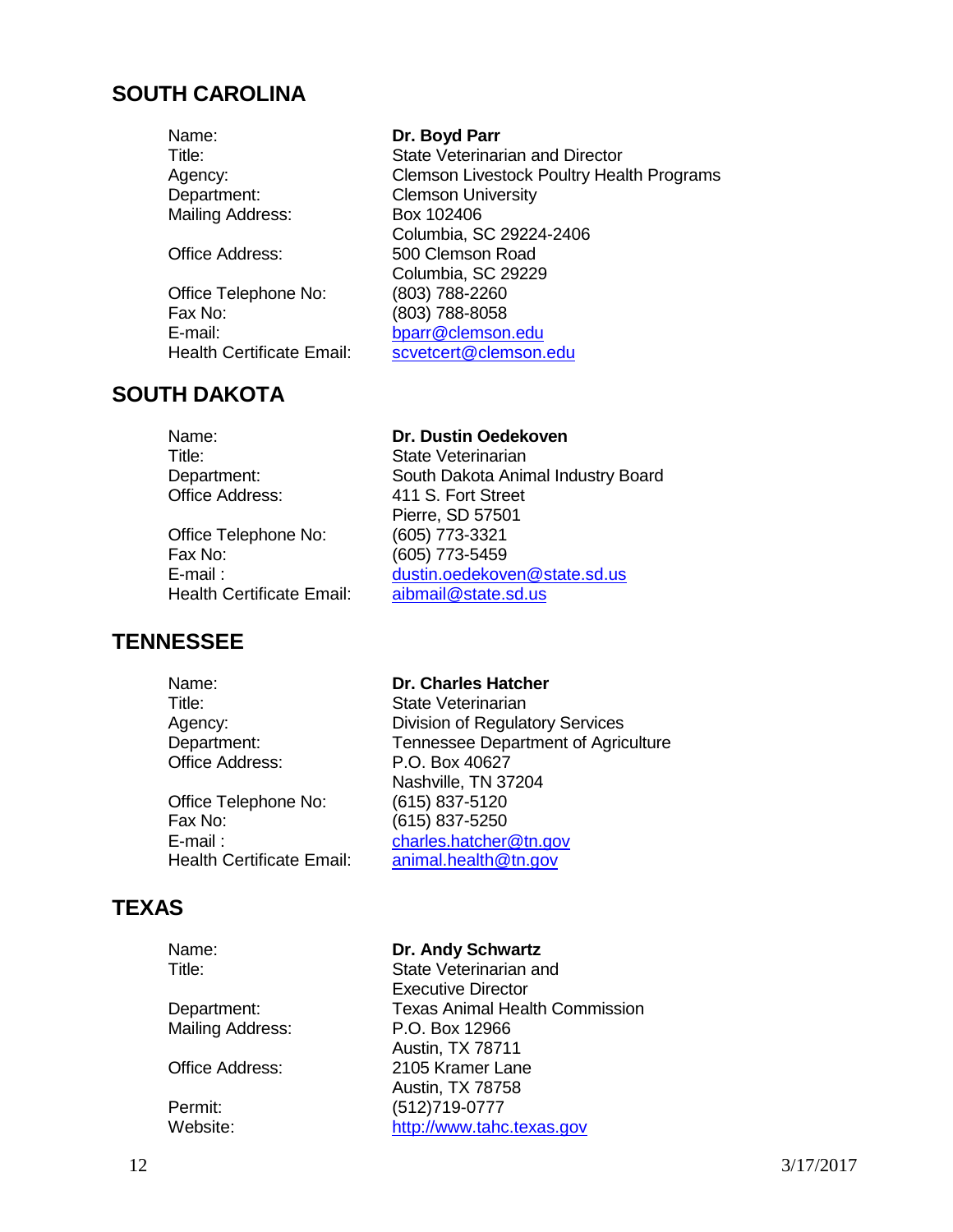Office Telephone No: (512) 719-0704 Fax No: (512) 719-0719

E-mail: [andy.schwartz@tahc.texas.gov](mailto:andy.schwartz@tahc.texas.gov) Health Certificate Email: [cvi\\_submit@tahc.texas.gov](mailto:cvi_submit@tahc.texas.gov)

Salt Lake City, UT 84114-6500

Salt Lake City, UT 84114-6500

#### **UTAH**

Name: **Dr. Barry Pittman** Title: State Veterinarian Agency: Division of Animal Industry Department: Utah Department of Agriculture Mailing Address: P.O. Box 146500

Office Address: 350 North Redwood Road

Permit: (801)538-7164 Website: [www.ag.utah.gov](http://www.ag.utah.gov/) Office Telephone No: (801) 538-7168 Fax No: (801) 538-7169 E-mail: [bpittman@utah.gov](mailto:bpittman@utah.gov) Health Certificate Email: [cvi@utah.gov](mailto:cvi@utah.gov)

# **VERMONT**

Title: State Veterinarian

Office Telephone No: (802) 828-2426 Fax No: (802) 828-5983

### Name: **Dr. Kristin M. Haas**

Agency: Agriculture, Food and Markets Department: Division of Food Safety and Consumer Protection Office Address: 116 State Street Montpelier, VT 05602-2901 Website: [www.agriculture.vermont.gov](http://www.agriculture.vermont.gov/) E-mail: [Kristin.Haas@vermont.gov](mailto:Kristin.Haas@vermont.gov) Health Certificate Email: [AGR.animalhealth@vermont.gov](mailto:AGR.animalhealth@vermont.gov)

### **VIRGIN ISLANDS**

Name: **Dr. Bethany Bradford** Title: Director of Veterinary Services Agency: Division of Veterinary Services Department: Virgin Islands Department of Agriculture Mailing Address: RR1 Box 10345 Kingshill, VI 00850 Office Address: Estate Lower Love, St. Croix, VI 00850 Office Telephone: 340-778-0998/0997/0991 ext 241 or 252 Fax No: 340-779-3100/778-7977/774-1823 E-mail:<br>
Health Certificate Email: [bethany.bradford@doa.vi.gov](mailto:bethany.bradford@doa.vi.gov) [bethany.bradford@doa.vi.gov](mailto:bethany.bradford@doa.vi.gov) cc: [ayanna.simon@doa.vi.gov](mailto:ayanna.simon@doa.vi.gov)

### **VIRGINIA**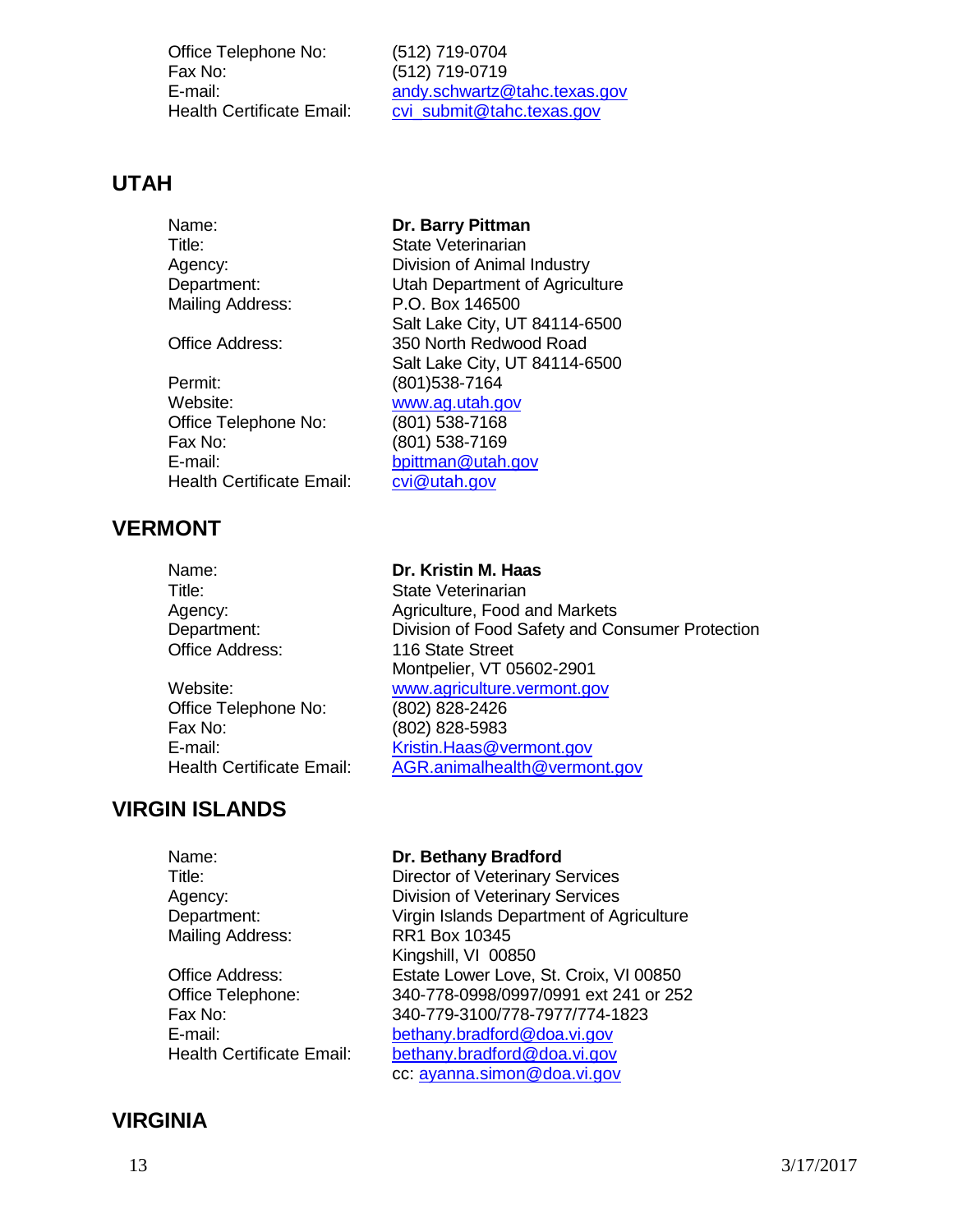| Name:                     | Dr. Charles Broaddus                          |
|---------------------------|-----------------------------------------------|
| Title:                    | State Veterinarian                            |
| Agency:                   | Division of Animal and Food Industry Services |
| Department:               | Virginia Department of Agriculture and        |
|                           | <b>Consumer Services</b>                      |
| Mailing Address:          | P.O. Box 1163                                 |
|                           | Richmond, VA 23218                            |
| Office Address:           | Oliver W. Hill Building, Room 165             |
|                           | 102 Governor Street                           |
|                           | Richmond, VA 23219                            |
| Office Telephone No:      | (804) 692-0601                                |
| Fax No:                   | (804) 371-2380                                |
| $E$ -mail:                | charles.broaddus@vdacs.virginia.gov           |
| Health Certificate Email: | cvi@vdacs.virginia.gov                        |
|                           |                                               |

#### **WASHINGTON**

#### Name: **Dr. Brian Joseph**

Olympia, WA 98504-2577

Olympia, WA 98504-2560

Title: State Veterinarian Agency: Animal Services Division Department: Washington State Department of Agriculture Mailing Address: P.O. Box 42560

Office Address: 1111 Washington Street SE

Permit: (360)902-1878 Website: [www.agr.wa.gov](http://www.agr.wa.gov/) Office Telephone No: (360) 902-1878 Fax No: (360) 902-2087 E-mail: [bjoseph@agr.wa.gov](mailto:bjoseph@agr.wa.gov) Health Certificate Email: [KPfalzgraf@agr.wa.gov](mailto:KPfalzgraf@agr.wa.gov)

# **WEST VIRGINIA**

Office Telephone No: (304) 538-2397 or

Fax No: (304) 538-8133 E-mail: [vharper@wvda.us](mailto:vharper@wvda.us) Health Certificate Email: [WVCVI@wvda.us](mailto:WVCVI@wvda.us)

#### Name: **Dr. Vanessa Harper**

Title: Acting State Veterinarian/Director Animal Health Agency: Animal Health Division Department: West Virginia Department of Agriculture Office Address: 60B Moorefield Industrial Park Road Moorefield, WV 26836 (304) 558-2214

### **WISCONSIN**

Name: **Dr. Paul J. McGraw** Title: State Veterinarian and Administrator of the Division of Animal Health